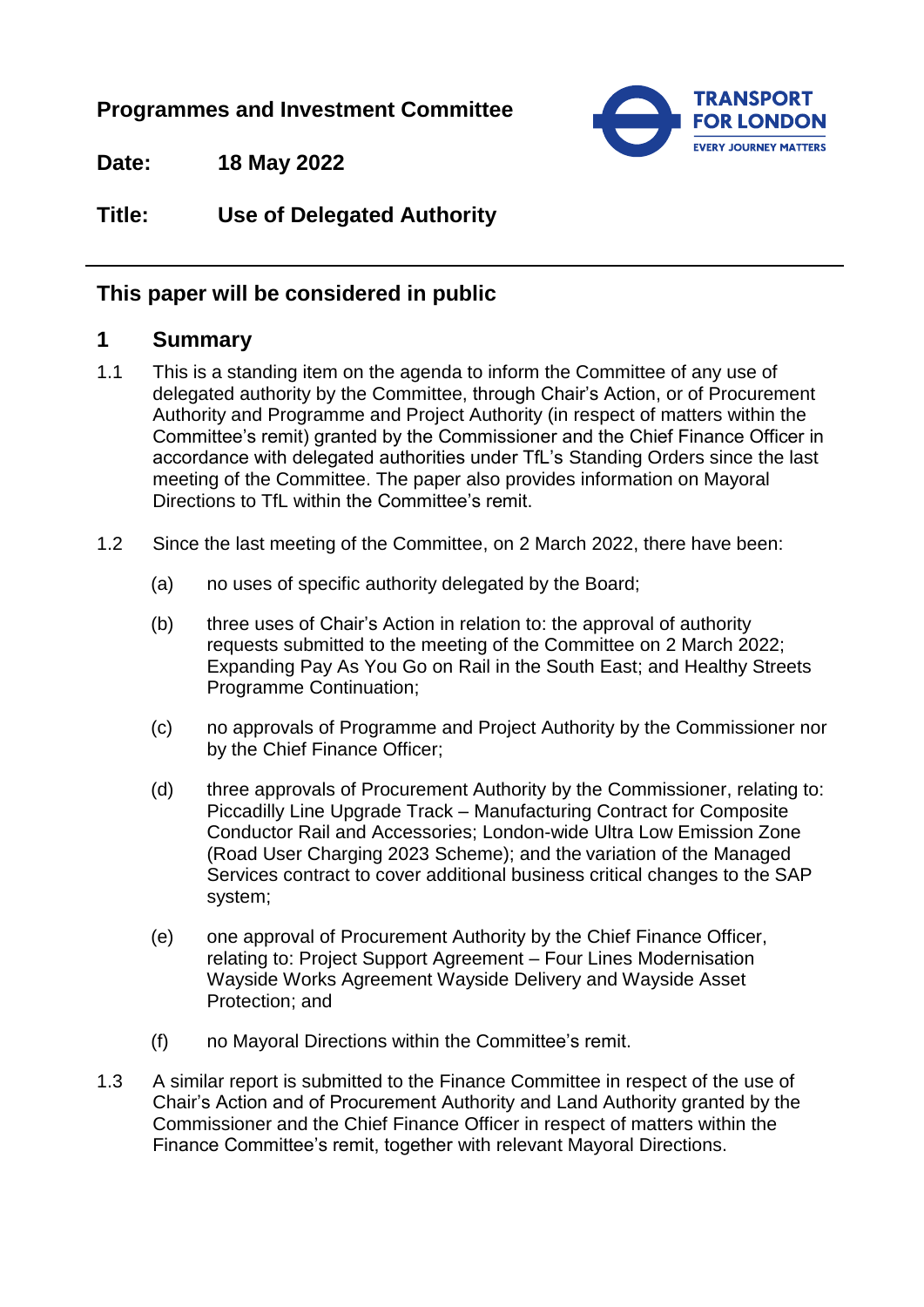# **2 Recommendation**

**2.1 The Committee is asked to note the paper.**

### **3 Use of authority delegated by the Board**

3.1 There have been no uses of authority delegated by the Board since the last meeting of the Committee.

# **4 Use of Chair's Action**

- 4.1 Under Standing Order 113, in situations of urgency, the Board delegates to each of the Chair and the Chairs of any Committee or Panel the exercise of any functions of TfL on its behalf, including the appointment of Members to Committees and Panels. Any use of Chair's Action is reported to the next ordinary meeting.
- 4.2 There have been three uses of Chair's Action since the last meeting of the Committee:

#### **Approval of Authority Requests at the Meeting of the Committee on 2 March 2022**

4.3 The meeting on 2 March 2022 was held on Microsoft Teams only, following which the Chair exercised Chair's Action to approve the recommendations in the papers, as published on the TfL website. The minutes of the meeting are elsewhere on the agenda.

### **Expanding Pay As You Go on Rail in the South East**

- 4.4 On 22 February 2022, the Committee was sent a paper that requested Authorities required to deliver a Department for Transport (DfT) initiative to expand Pay As You Go (PAYG) on Rail in the South East as TfL had been selected as the DfT's preferred partner to implement the project. TfL will deliver the required PAYG solution, subcontracting the provision of on-station validation equipment to Cubic Transportation Systems Limited, a provider of PAYG services to TfL under the existing Revenue Collection Contract.
- 4.5 The use of Chair's Action was considered appropriate due to the urgency of the programme to meet the Government's timetable for implementation by May 2024. To meet this challenging deadline, TfL had to commence delivery as soon as possible in the 2021/22 financial year.
- 4.6 On 24 February 2022, the Chair of the Committee, following consultation with Members, approved unbudgeted Financial Authority for the receipt and expenditure of grant funding from the DfT of up to £61.77m for the remainder of financial year 2021/22 and financial years 2022/23 to 2026/27 and approved Programme and Project Authority of £43.61m for remainder of financial year 2021/22 and financial years 2022/23 and 2023/24.
- 4.7 The paper has been published on the [TfL website](https://board.tfl.gov.uk/ieListDocuments.aspx?CId=172&MId=665&Ver=4) but the appendices remain exempt from publication, pending a formal announcement by the DfT on the project and the stations within scope.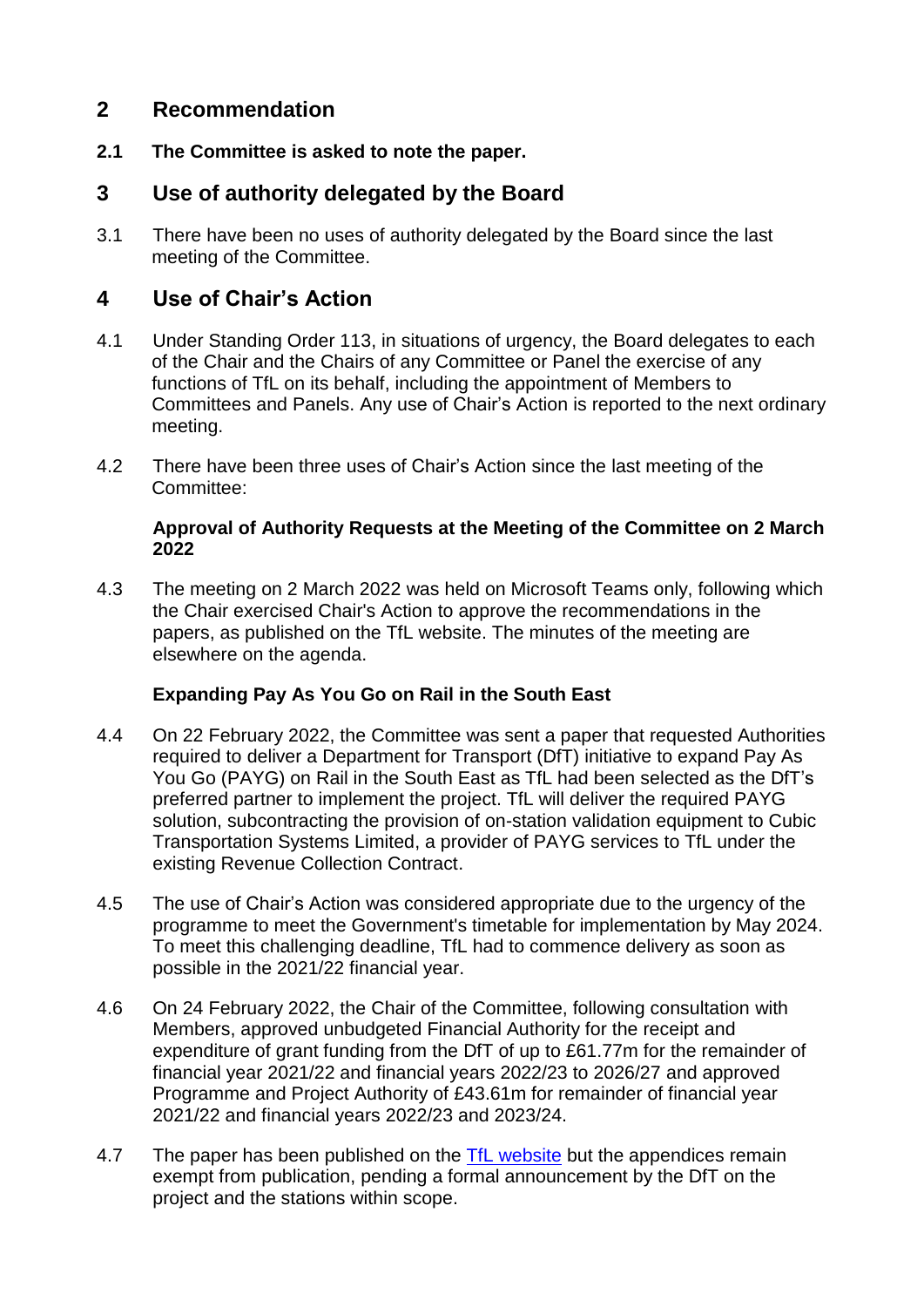### **Healthy Streets Programme Continuation**

- 4.8 On 30 March 2022, the Committee was sent a paper that provided an update on progress across the Healthy Streets programme during 2021/22, future proposals that took into account the February 2022 TfL funding settlement with Government and an update on actions and recommendations from the Integrated Assurance Review undertaken in winter 2022. The paper requested additional Programme and Project Authority for the programme.
- 4.9 The use of Chair's Action was considered appropriate as reviewing the programme to take account of the funding settlement meant the paper could not go to the meeting on 2 March 2022 and additional Programme and Project Authority was needed to enable ongoing delivery of Healthy Streets priorities, including funding borough activity.
- 4.10 On 5 April 2022, the Chair, following consultation with the Committee, approved additional Programme and Project Authority of £10.4m to support delivery of the Healthy Streets programme, bringing the total Programme and Project Authority to £319.2m.
- 4.11 The paper has been published on the [TfL website.](https://board.tfl.gov.uk/ieListDocuments.aspx?CId=172&MId=665&Ver=4)

### **5 Programme and Project Authority Approvals**

- 5.1 To enable an appropriate level of governance, processes are in place for the authorisation, control and reporting of projects.
- 5.2 Programme and Project Authority will normally be granted by the Committee for all programmes and projects as part of the defined Programmes within the overall Investment Programme. Where individual programmes or projects have a value in excess of £50m and have not already received full approval as part of a Programme, requests will be submitted to the Committee for consideration. Those programmes and projects with an estimated final cost of £50m or below, which have been approved by the Commissioner or the Chief Finance Officer, will be reported to subsequent meetings of the Committee.
- 5.3 Where the main contract has not yet been awarded, the Financial Authority and Estimated Final Cost may not be stated because they are commercially confidential.

### **Approvals by the Commissioner and Chief Finance Officer**

5.4 Since the last meeting of the Committee, neither the Commissioner nor the Chief Finance Officer has approved any Programme and Project Authority requests within the Committee's remit.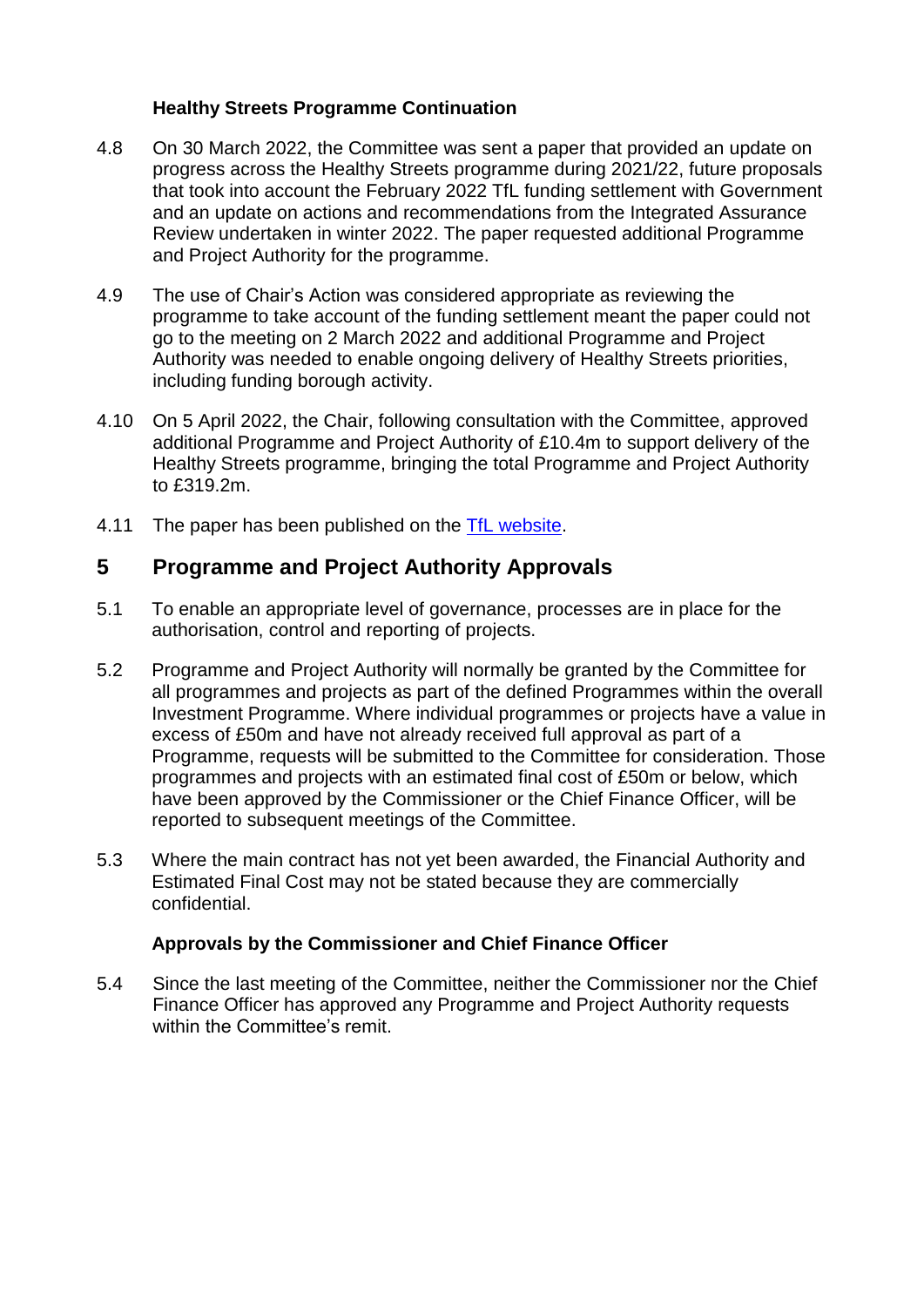# **6 Procurement Approvals**

### **Approvals by the Commissioner**

6.1 Since the last meeting of the Committee, the Commissioner has approved three Procurement Authority requests in respect of matters within the Committee's remit. These related to: Piccadilly Line Upgrade Track – Manufacturing Contract for 21.6km of Composite Conductor Rail and Accessories; London-wide Ultra Low Emission Zone (Road User Charging 2023 Scheme) – Drawdown; and the variation of the Managed Services contract to cover additional business critical changes to the SAP system.

### **Approvals by the Chief Finance Officer**

6.2 Since the last meeting of the Committee, the Chief Finance Officer has approved one Procurement Authority request in respect of matters within the Committee's remit. This related to Project Support Agreement – Four Lines Modernisation Wayside Works Agreement, Wayside Delivery and Wayside Asset Protection.

# **7 Mayoral Directions to TfL**

- 7.1 The Greater London Authority Act 1999 (as amended) permits the Mayor to issue to TfL general directions as to the manner in which TfL is to exercise its functions or specific directions as to the exercise of its functions (or not to exercise a power specified in the direction). Directions are also often made in relation to the implementation of matters in respect of which the Mayor delegates statutory powers to TfL.
- 7.2 The Mayor makes Mayoral Directions through Mayoral Decisions. Papers for Mayoral Directions set out the financial and other implications. If those implications change over time, that will be reported to the Greater London Authority (GLA).
- 7.3 All Mayoral Decisions are issued in writing, with the information that is not exempt from publication included on the GLA's Decisions Database on its website: [https://www.london.gov.uk/about-us/governance-and-spending/good](https://www.london.gov.uk/about-us/governance-and-spending/good-governance/decisions?order=DESC)[governance/decisions?order=DESC.](https://www.london.gov.uk/about-us/governance-and-spending/good-governance/decisions?order=DESC)
- 7.4 Mayoral Directions fall into three broad categories: those addressing technical issues relating to statutory powers; those related to commercial development activities; and those related to projects and programmes. Mayoral Directions relating to TfL are reported to the Board's Committees for discussion as soon as possible after they are received by TfL or published. Regular reports will list the relevant Directions for as long as they are applicable.
- 7.5 Annually the Audit and Assurance Committee considers the list as part of its consideration of the annual audit plan to ensure that appropriate audit resource is applied to assurance on TfL's work in implementing Mayoral Directions. This will also be kept under review at each quarterly meeting of that Committee.
- 7.6 A summary of current Mayoral Directions to TfL is maintained on the How we are [governed](https://tfl.gov.uk/corporate/about-tfl/how-we-work/how-we-are-governed) page on our website, with links to the relevant Mayoral Decisions. That page will be updated as and when further Directions are made.